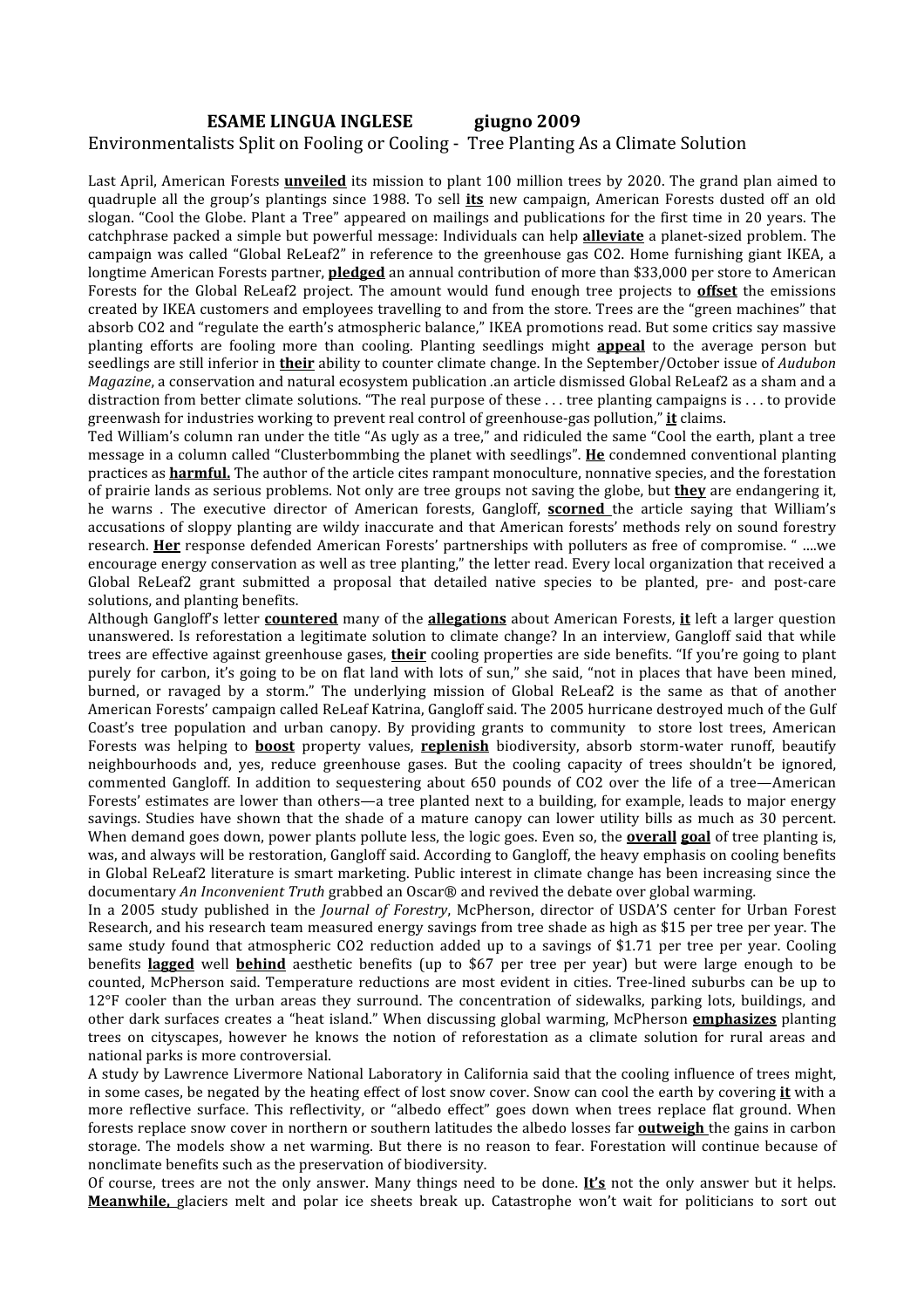competing interests. Rather than wait for the next climate conference or energy bill, get out today and plant a tree.

### READ THE TEXT FIRST

1.) **VOCABULARY.** Choose the most appropriate alternative (a-b-c) for the meanings of the following words in the context of the article.

| 1. (line) unveil    | a. uncover   | b. discover    | c. reveal     |
|---------------------|--------------|----------------|---------------|
| 2. (line) alleviate | a. take away | b. hinder      | c. relieve    |
| $3.$ () pledge      | a. say       | b. promise     | c. swear      |
| 4. $()$ offset      | a. cancel    | b. remove      | c. compensate |
| $5.$ () appeal      | a. attract   | b. call        | c. ask        |
| $6.$ () goal        | a. aim       | b. success     | c. final      |
| 7. () harmful       | a. innocuous | b. dangerous   | c. hurtful    |
| 8. () scorn         | a. ignore    | b. criticise   | c. insult     |
| 9. () counter       | a. balance   | b. oppose      | c. respond    |
| 10. () allegations  | a. proof     | b. accusations | c. comments   |
| $11.()$ boost       | a. increase  | b. reduce      | c. lower      |
| 12. () replenish    | a. trigger   | b. renew       | c. fulfil     |

\_\_\_\_\_\_\_\_ / **6 POINTS**

2.) **REFERENCE WORDS.** Whom or what do the following words refer to in the text?

- **1.** Its (line ) -
- **2. Their (line** ) **\_\_\_\_\_\_\_\_\_\_\_\_\_\_\_\_\_\_\_\_\_\_\_\_\_\_\_\_\_\_\_\_\_\_\_\_\_\_\_\_\_\_\_\_\_\_\_\_\_\_\_\_\_\_\_\_\_**
- **3. It (line ) \_\_\_\_\_\_\_\_\_\_\_\_\_\_\_\_\_\_\_\_\_\_\_\_\_\_\_\_\_\_\_\_\_\_\_\_\_\_\_\_\_\_\_\_\_\_\_\_\_\_\_\_\_\_\_\_\_\_\_\_**
- **4. he (line ) \_\_\_\_\_\_\_\_\_\_\_\_\_\_\_\_\_\_\_\_\_\_\_\_\_\_\_\_\_\_\_\_\_\_\_\_\_\_\_\_\_\_\_\_\_\_\_\_\_\_\_\_\_\_\_\_\_\_\_**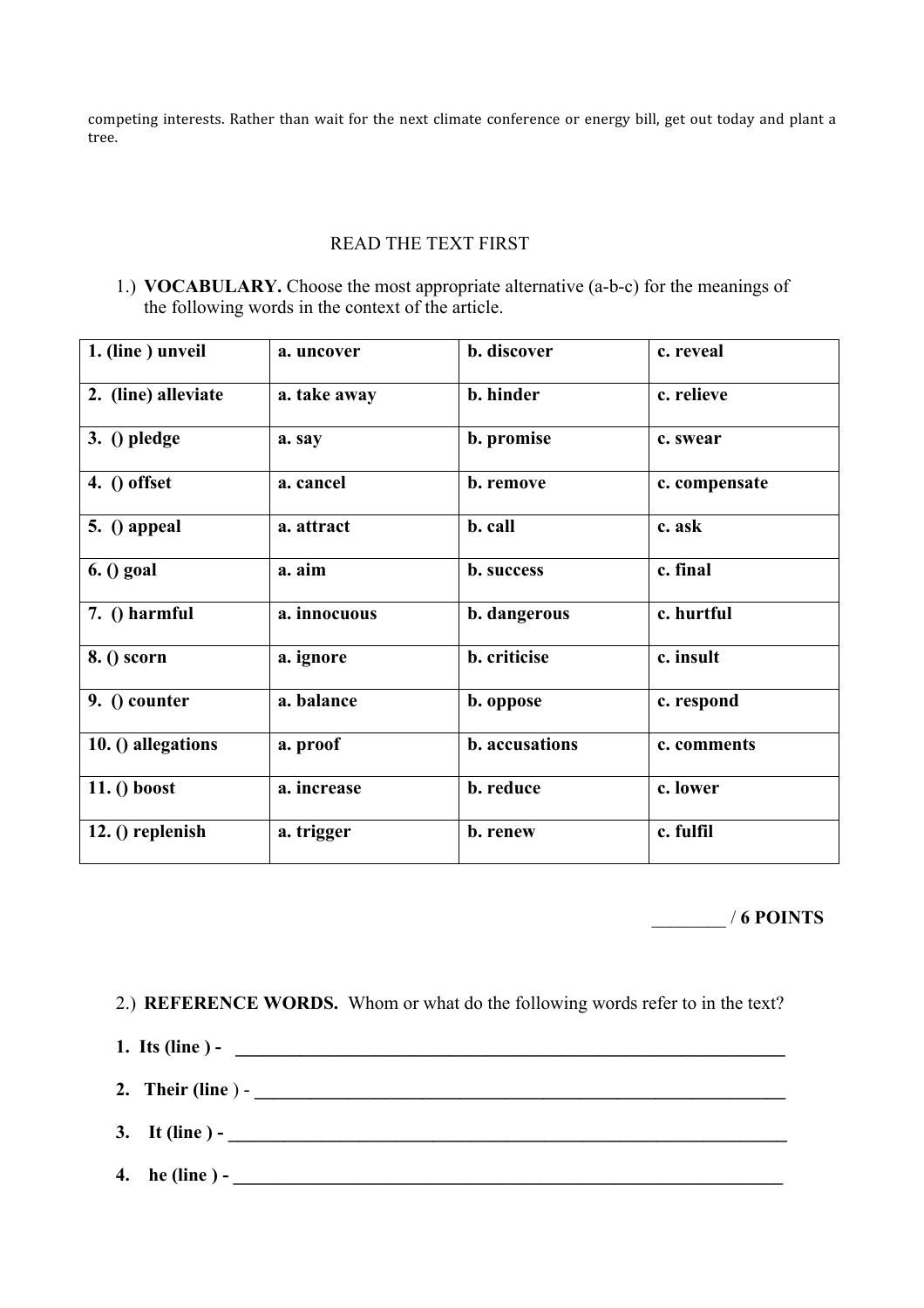| 5. | they (line ) - $\qquad \qquad$                                              |
|----|-----------------------------------------------------------------------------|
| 6. |                                                                             |
| 7. |                                                                             |
| 8. | it (line) $-$                                                               |
| 9. | it (line ) - $\qquad \qquad$                                                |
|    |                                                                             |
|    | / 5 POINTS                                                                  |
|    | 3.) TRUE – FALSE. Answer TRUE (T) or FALSE (F) to the following statements. |
|    | 1. "American Forests" aim to increase tree plantation rapidly by 2020.      |
|    | 2. Trees regulate the earth's atmospheric balance by absorbing CO2          |
|    | 3. Only planting trees in urban areas will lead to major energy savings     |
|    | 4. Planting trees in areas where there has been snow decreases warming      |
|    | 5. Planting seedlings has the biggest effect on climate change              |
|    | /5 POINTS                                                                   |
|    |                                                                             |

- 4**.) Answer only one of the following questions. Write 3-5 lines for your reply. 1. List some advantages of planting trees in urban areas.**
- **2. List some ways that you as a citizen can reduce CO2 emissions in the atmosphere.**   $\mathcal{L}_\mathcal{L} = \{ \mathcal{L}_\mathcal{L} = \{ \mathcal{L}_\mathcal{L} = \{ \mathcal{L}_\mathcal{L} = \{ \mathcal{L}_\mathcal{L} = \{ \mathcal{L}_\mathcal{L} = \{ \mathcal{L}_\mathcal{L} = \{ \mathcal{L}_\mathcal{L} = \{ \mathcal{L}_\mathcal{L} = \{ \mathcal{L}_\mathcal{L} = \{ \mathcal{L}_\mathcal{L} = \{ \mathcal{L}_\mathcal{L} = \{ \mathcal{L}_\mathcal{L} = \{ \mathcal{L}_\mathcal{L} = \{ \mathcal{L}_\mathcal{$

**\_\_\_\_\_\_\_\_\_\_\_\_\_\_\_\_\_\_\_\_\_\_\_\_\_\_\_\_\_\_\_\_\_\_\_\_\_\_\_\_\_\_\_\_\_\_\_\_\_\_\_\_\_\_\_\_\_\_\_\_\_\_\_\_\_\_\_\_\_\_\_\_\_\_\_\_\_\_\_**

 $\mathcal{L} = \{ \mathcal{L} \mathcal{L} \mathcal{L} \mathcal{L} \mathcal{L} \mathcal{L} \mathcal{L} \mathcal{L} \mathcal{L} \mathcal{L} \mathcal{L} \mathcal{L} \mathcal{L} \mathcal{L} \mathcal{L} \mathcal{L} \mathcal{L} \mathcal{L} \mathcal{L} \mathcal{L} \mathcal{L} \mathcal{L} \mathcal{L} \mathcal{L} \mathcal{L} \mathcal{L} \mathcal{L} \mathcal{L} \mathcal{L} \mathcal{L} \mathcal{L} \mathcal{L} \mathcal{L} \mathcal{L} \mathcal{L} \$ 

**\_\_\_\_\_\_\_\_\_\_\_\_\_\_\_\_\_\_\_\_\_\_\_\_\_\_\_\_\_\_\_\_\_\_\_\_\_\_\_\_\_\_\_\_\_\_\_\_\_\_\_\_\_\_\_\_\_\_\_\_\_\_\_\_\_\_\_\_\_\_\_\_\_\_\_\_\_\_\_** 

**\_\_\_\_\_\_\_\_\_\_\_\_\_\_\_\_\_\_\_\_\_\_\_\_\_\_\_\_\_\_\_\_\_\_\_\_\_\_\_\_\_\_\_\_\_\_\_\_\_\_\_\_\_\_\_\_\_\_\_\_\_\_\_\_\_\_\_\_\_\_\_\_\_\_\_\_\_\_\_\_** 

 **\_\_\_\_\_\_\_\_\_\_\_\_\_\_/4 POINTS**

**5.) CLOZE: Fill-in the blank spaces (numbered 1 – 20) with the correct word.**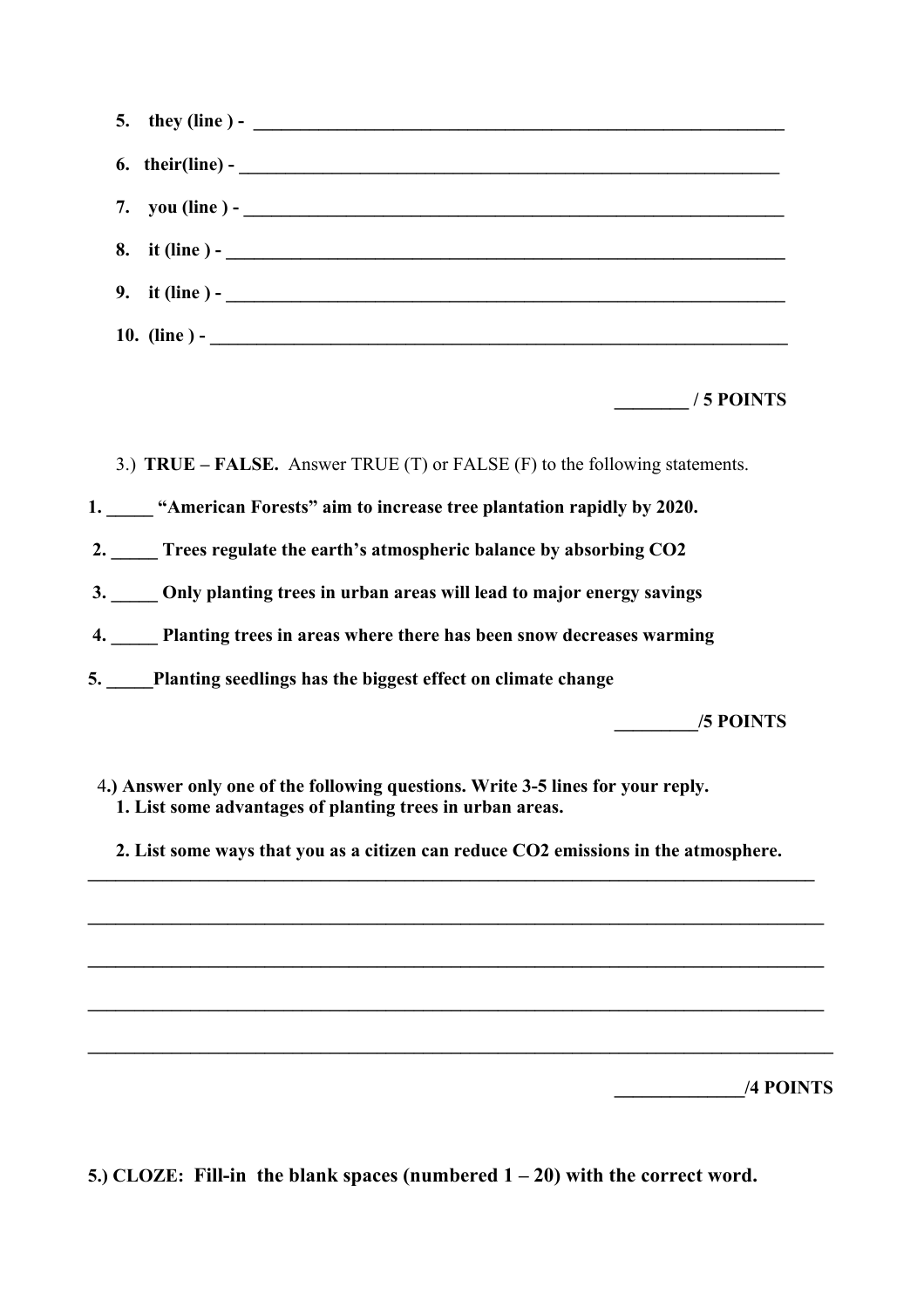# **Trial by fire: New antibody method gets big test.**

When the blood samples arrive, the team 1)…………isolate a type of immune system cell known as antibody-secreting plasma cells, 2)………..produce a surge of antibodies 3) …..part of an initial response to infection. Using these cells, the researchers will go to work making highly targeted antibodies 4)……………the new flu strain, "Within a few weeks from the time we 5)……… the blood, we're likely to have 6)……………..of value, said Wilson, adding that the antibodies 7)……………. be sent to the CDC for tests to see if they block the virus from infecting the virus from infecting cells grown 8)…………..the lab. Wilson said that the CDC first plans to use the antibodies 9)……… make rapid diagnostic test kits that quickly identify the new virus without the need 10)………sophisticated lab equipment to match its genetic sequence. Later, they hope to 11)………. antibodies that can be 12)……………into people who have 13)……….exposed to the virus. "If they 14)……….some of these antibodies that are really good 15)………. neutralizing this flu, the potential is there to  $16$ ........the as a therapy, Wilson said. He  $17$ .........that antibody therapy would offer only temporary immunity, but 18)……… could be available much 19)…….quickly than a vaccine, which is expected to 20)…….. four to six months.

**\_\_\_\_\_\_\_\_\_\_ / 10 POINTS**

## **ANSWER KEY:**

### **June, 2009**

| Voc. | Ref. 1. "American Forests"                                     |
|------|----------------------------------------------------------------|
| -1.  | 2. planting seedlings                                          |
| 2.   | 3. the article (in the sept/oct issue of the Aubudon magazine) |
| 3.   | 4. Ted Williams                                                |
| 4.   | 5. tree groups                                                 |
| 5.   | 6. Gangloff – executive director of American Forests           |
| 6.   | 7. Gangloff's letter                                           |
| 7.   | 8. trees                                                       |
| 8.   | 9. the earth                                                   |
| 9.   | 10. trees                                                      |
| 10.  |                                                                |
| 11.  |                                                                |
| 12.  | <b>CLOZE:</b>                                                  |
|      |                                                                |

| 1. will          | 11. make/produce  |
|------------------|-------------------|
| 2. which/that    | 12. injected      |
| 3.8 <sub>s</sub> | 13. been          |
| 4. against       | 14. find/discover |
| 5. get/obtain    | 15. $At/for$      |
| 6. something     | <b>16.</b> use    |